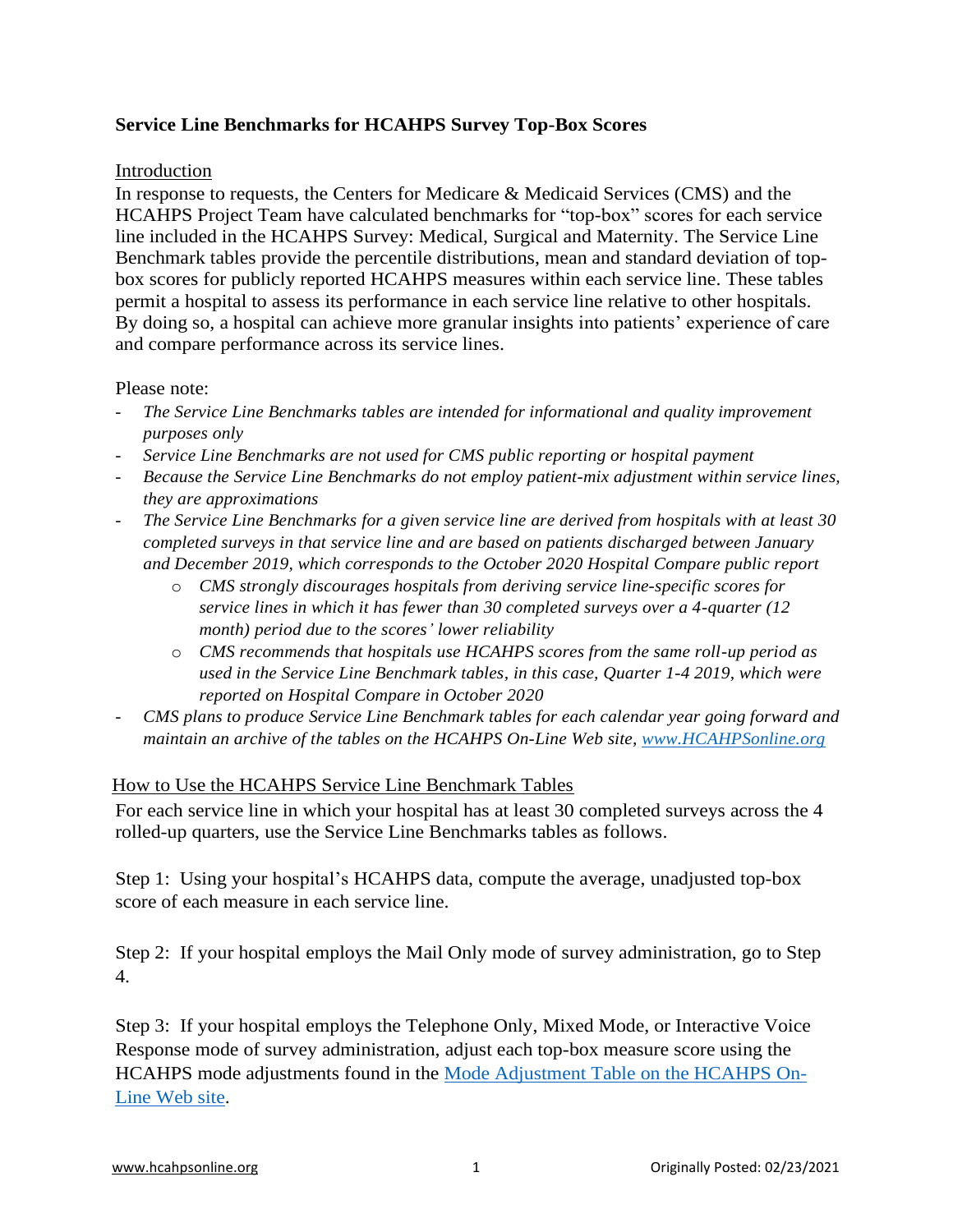Step 4: For each measure within a service line, locate your score among the national percentiles listed in the Service Line Benchmark tables below. This shows how your performance compares to other hospitals in that service line. Please note that your score may fall between these percentiles, e.g., between the  $50<sup>th</sup>$  and  $75<sup>th</sup>$  percentile.

|                                     |      |         | Percentile |      |                  |      |      |      |      |
|-------------------------------------|------|---------|------------|------|------------------|------|------|------|------|
| Measure                             | Mean | Std Dev | 5th        | 10th | 25 <sup>th</sup> | 50th | 75th | 90th | 95th |
| Communication with Nurses           | 85.5 | 5.4     | 76         | 79   | 82               | 86   | 89   | 92   | 94   |
| Communication with Doctors          | 89.8 | 4.6     | 82         | 84   | 87               | 90   | 93   | 95   | 97   |
| <b>Staff Responsiveness</b>         | 81.3 | 7.4     | 69         | 72   | 77               | 82   | 86   | 91   | 93   |
| <b>Communication about Medicine</b> | 76.9 | 7.5     | 65         | 68   | 72               | 77   | 82   | 86   | 90   |
| Cleanliness of Hospital Env.        | 74.6 | 8.8     | 59         | 63   | 69               | 75   | 81   | 86   | 88   |
| Quietness of Hospital Env.          | 76.1 | 9.1     | 61         | 65   | 70               | 76   | 82   | 87   | 90   |
| Discharge Information               | 90.1 | 4.4     | 82         | 85   | 87               | 90   | 93   | 95   | 97   |
| <b>Care Transition</b>              | 65.9 | 9.3     | 48         | 54   | 61               | 67   | 72   | 77   | 80   |
| Recommend the Hospital              | 78.9 | 9.7     | 62         | 67   | 74               | 80   | 86   | 90   | 93   |
| <b>Hospital Rating</b>              | 74.1 | 9.4     | 57         | 62   | 69               | 75   | 81   | 85   | 88   |

**2019 Maternity Service Line Benchmarks (N=1,996 Hospitals)**

### **2019 Medical Service Line Benchmarks (N=3,820 Hospitals)**

|                              |      |         | Percentile |                  |                  |      |      |      |      |
|------------------------------|------|---------|------------|------------------|------------------|------|------|------|------|
| Measure                      | Mean | Std Dev | 5th        | 10 <sub>th</sub> | 25 <sup>th</sup> | 50th | 75th | 90th | 95th |
| Communication with Nurses    | 78.9 | 5.2     | 70         | 73               | 76               | 79   | 82   | 85   | 88   |
| Communication with Doctors   | 77.8 | 5.9     | 69         | 71               | 74               | 78   | 81   | 86   | 88   |
| <b>Staff Responsiveness</b>  | 65.4 | 9.4     | 51         | 54               | 59               | 65   | 71   | 78   | 82   |
| Communication about Medicine | 62.2 | 7.4     | 51         | 54               | 57               | 61   | 66   | 71   | 75   |
| Cleanliness of Hospital Env. | 73.6 | 8.3     | 60         | 63               | 68               | 73   | 79   | 85   | 88   |
| Quietness of Hospital Env.   | 57.8 | 10.4    | 41         | 45               | 50               | 57   | 65   | 71   | 76   |
| Discharge Information        | 84.7 | 4.5     | 77         | 79               | 82               | 85   | 88   | 90   | 91   |
| <b>Care Transition</b>       | 49.2 | 6.9     | 39         | 41               | 45               | 49   | 53   | 58   | 61   |
| Recommend the Hospital       | 68.6 | 10.2    | 51         | 55               | 62               | 69   | 76   | 81   | 84   |
| <b>Hospital Rating</b>       | 70.2 | 8.8     | 55         | 59               | 65               | 71   | 76   | 81   | 84   |

### **2019 Surgical Service Line Benchmarks (N=2,971 Hospitals)**

|                                   |      |         | Percentile |                  |                  |      |      |      |      |
|-----------------------------------|------|---------|------------|------------------|------------------|------|------|------|------|
| Measure                           | Mean | Std Dev | 5th        | 10 <sub>th</sub> | 25 <sup>th</sup> | 50th | 75th | 90th | 95th |
| <b>Communication with Nurses</b>  | 82.4 | 5.3     | 74         | 76               | 79               | 83   | 86   | 89   | 91   |
| <b>Communication with Doctors</b> | 85.8 | 4.7     | 78         | 80               | 83               | 86   | 89   | 92   | 93   |
| <b>Staff Responsiveness</b>       | 70.7 | 8.8     | 57         | 60               | 65               | 70   | 76   | 83   | 87   |
| Communication about Medicine      | 67.3 | 6.8     | 57         | 59               | 63               | 67   | 71   | 76   | 79   |
| Cleanliness of Hospital Env.      | 76.4 | 7.5     | 64         | 67               | 71               | 76   | 81   | 86   | 89   |
| Quietness of Hospital Env.        | 60.4 | 11.0    | 43         | 46               | 53               | 60   | 67   | 74   | 79   |
| Discharge Information             | 91.5 | 3.9     | 84         | 87               | 89               | 92   | 94   | 96   | 97   |
| <b>Care Transition</b>            | 58.0 | 7.6     | 45         | 49               | 53               | 58   | 63   | 68   | 71   |
| Recommend the Hospital            | 76.4 | 9.6     | 59         | 64               | 70               | 77   | 83   | 88   | 91   |
| <b>Hospital Rating</b>            | 77.1 | 8.6     | 62         | 66               | 72               | 78   | 83   | 88   | 91   |

*Note: The Service Line Benchmarks are derived from hospitals with at least 30 completed surveys in each service line and are based on patients discharged between January and December 2019.*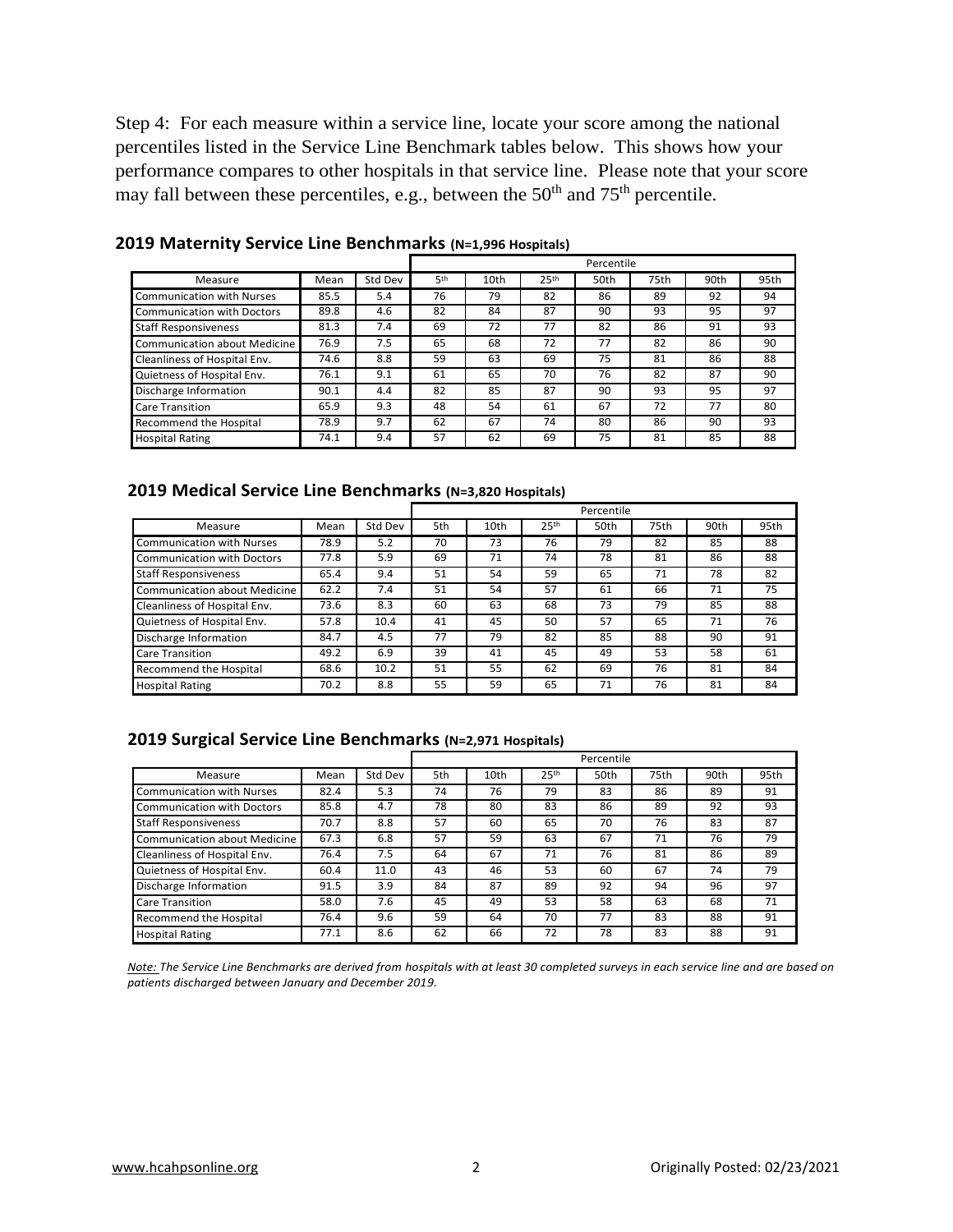## Example 1

Hospital A, which uses Mail Only mode, has 50 completed surveys across 4 quarters in the Maternity service line. For these 50 cases in the Maternity service line, the mean topbox score is 85 for the Communication with Nurses measure. Using the Maternity Service Line Benchmarks table, Hospital A finds that "85" falls between 25th and 50th percentile column for this measure. This means that Hospital A exceeds the performance of 25% -50% of hospitals in the Maternity service line on this measure.

Hospital A has 58 completed surveys across 4 quarters in the Medical service line. Breaking out its scores by service lines, it sees that it has a top-box score of 85 for Communication with Nurses in the Medical service line. Using the Medical Service Line Benchmarks table, Hospital A finds that "85" falls at the 90<sup>th</sup> Percentile. This means that Hospital A is doing better than 90% of hospitals in the Medical service line on the Communication with Nurses measure.

Hospital A has only 19 completed surveys across 4 quarters in the Surgical service line. Due to the low reliability of scores based that on fewer than 30 completed surveys, Hospital A does not calculate its measure scores in the Surgical service line.

In sum, Hospital A learned that, even though it has a top-box score of 85 in both the Maternity and Medical service lines, in the Maternity service line it is doing better than 25% of hospitals, while in the Medical service line it is doing better than 90%.

## Example 2

Hospital B, which uses **Telephone Only** mode, has 105 completed surveys across 4 quarters in the Maternity service line. For these 105 cases in the Maternity service line, the mean unadjusted top-box score is 92 for the Communication with Nurses measure. Because Hospital B uses the Telephone Only mode, it applies the top-box Communication with Nurses mode adjustment of -4.2 (see Step 3 above). This results in a mode-adjusted top-box score of 87.8 for Communication with Nurses measure. Using the Maternity Service Line Benchmarks table, Hospital B finds that "87.8" falls between the 50th and 75th Percentile columns for this measure. This means that Hospital B exceeds the performance of 50%-75% of hospitals in the Maternity service line on this measure.

Hospital B, which uses the Telephone Only mode, has 200 completed surveys across 4 quarters in the Medical service line. For these 200 cases in the Medical service line, the mean unadjusted top-box score is 92 for the Communication with Nurses measure. Because Hospital B uses the Telephone Only mode, it applies the top-box Communication with Nurses mode adjustment of -4.2, which results in a mode-adjusted top-box score of 87.8 for this measure. Using the Medical Service Line Benchmarks table, Hospital B finds that "87.8" falls between  $90<sup>th</sup>$  and  $95<sup>th</sup>$  percentile for this measure. This means that Hospital B exceeds the performance of 90%-95% of hospitals in the Medical service line on this measure.